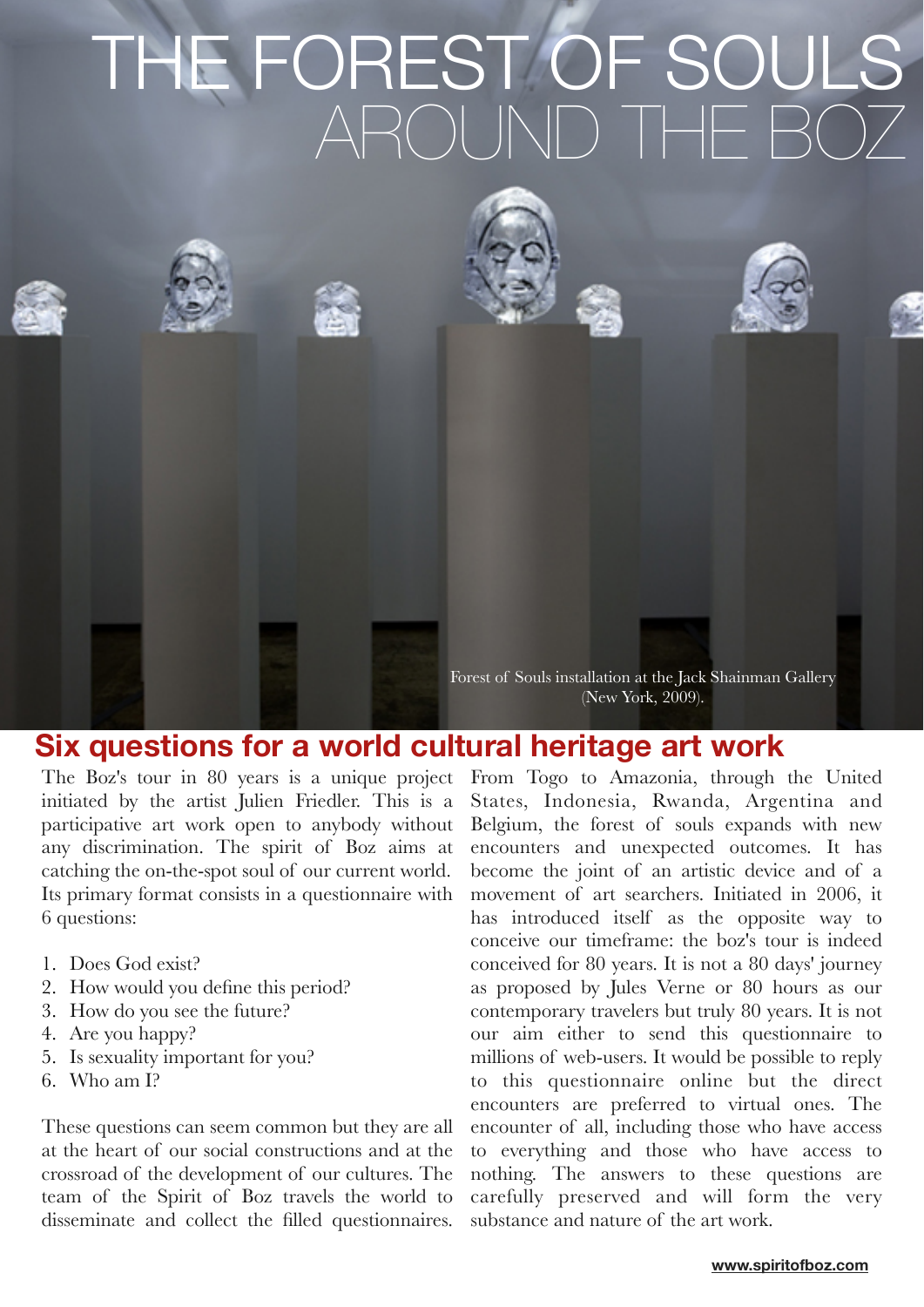All questionnaires are indeed enclosed within crates, which are themselves piled up in columns, each of them materializing one tree. The multiplication of these trees will give birth to one forest: A FOREST OF SOULS. Very different from a fixed art work in a museum, the forest of souls is above all in a process of movement. A move towards the other and the self, an art work in process, a true laboratory of encounters. Rich of thousands of questionnaires, "Spirit of Boz - Association Julien Friedler for contemporary art will reveal its first columns to the public in 2013/2014.

The forest of souls respects the timeframe suggested by the moment of encounters and builds itself throughout time. It is expected to build soon a world cultural heritage art work.



#### **Julien Friedler**

Julien Friedler was born in 1950 in Brussels. A philosopher and psychoanalyst before becoming poet and visual artist, he funded in the 1990's a unique artistic company: Spirit of Boz. Playing at the frontiers of aesthetics, social and sciences of dream, the "Boz" materalises itself through a

panel of art works: texts, paintings, installations and performances made by the artist but also through the implementation of a participative creative programme: BE BOZ BE ART.

# Spirit of Boz - Julien Friedler for Contemporary Art An unique Association for artistic expression



#### **To support the «Forest of Souls» project, Julien Friedler founded Spirit of Boz - Association for Contemporary Art.**

The association has a humanistic and artistic objective.

It is funded by the sale of Julien Friedler's works, subscribers and patrons.

The association develops a programme called Be Boz Be Art.

Spirit of Boz looks for new artistic practices around the world and gives them visibility.

Respecting Julien Friedler's intent, the team collects traces of artistic expressions around the world. Loncopue to Togo, across Java, Tibet, Argentina, all the collected works are exchanged and give birth to new expressions.

The Boz becomes a gathering place, a new way to charm the world.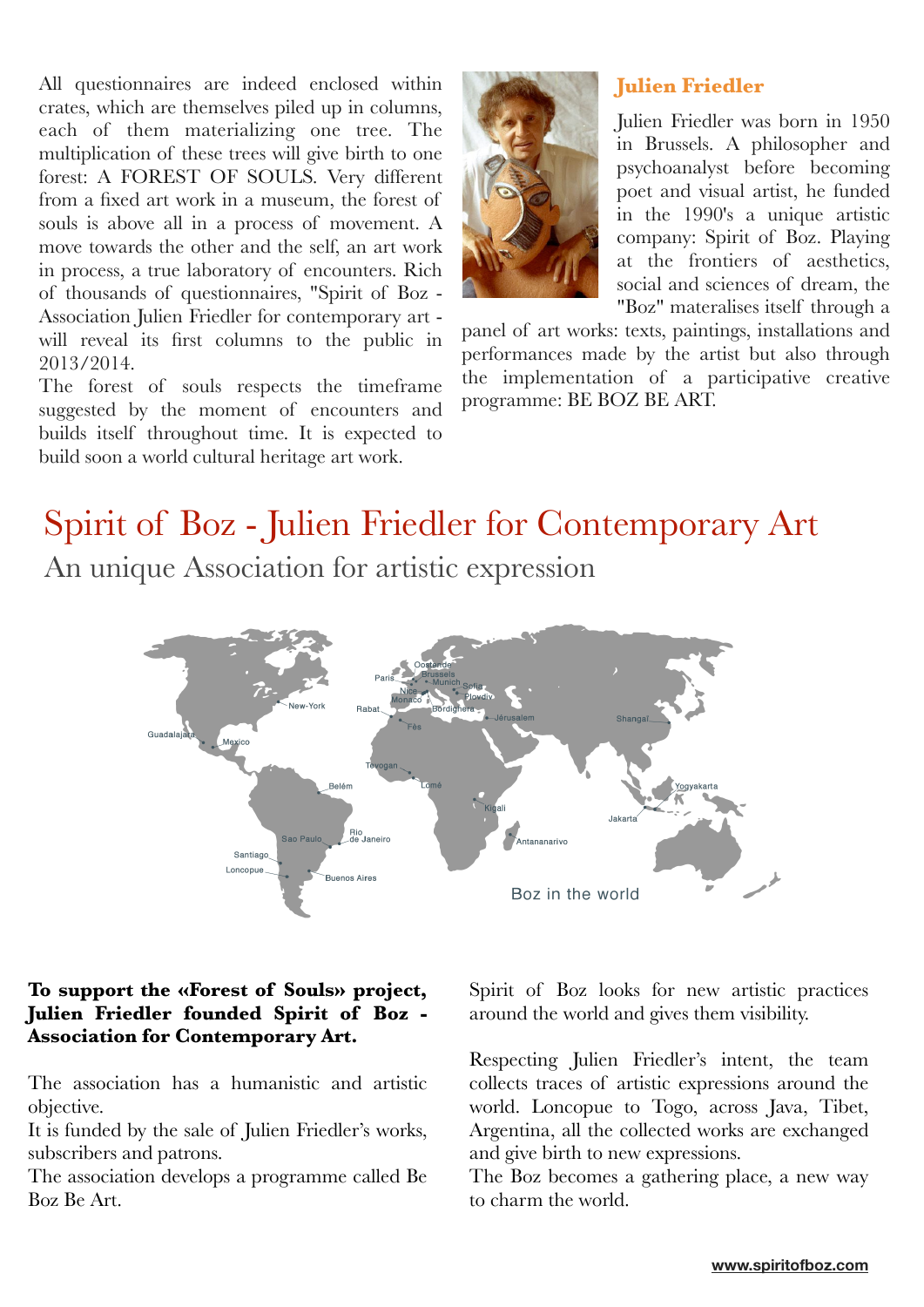| Around the Boz in 80 years |  |  |  |
|----------------------------|--|--|--|
|                            |  |  |  |

#### QUESTIONNAIRE -

First Name and Name: Nationality:  $E$ -mail:

Gender:

Age:

Date:

#### **1/ DOES GOD EXIST?**

## **2/ HOW WOULD YOU DESCRIBE THIS ERA?**

## **3/ HOW DO YOU SEE THE FUTURE?**